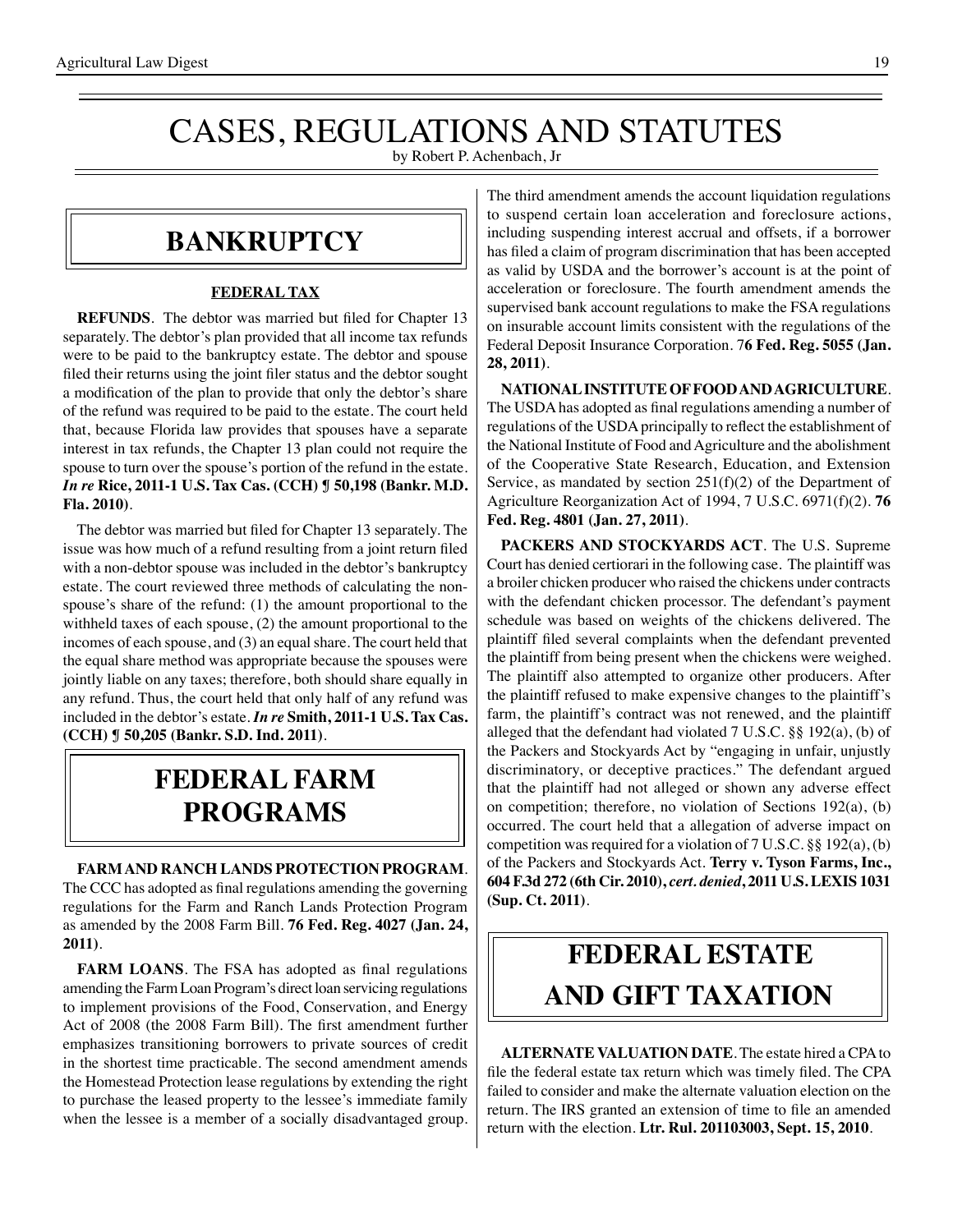**GENERATION-SKIPPING TRANSFERS**. The taxpayers were great-grandchildren of a decedent who had died decades ago and whose will created trusts for the decedent's child and grandchildren. The trust provisions violated the rule against perpetuities at the time of the decedent's death but state law was changed to a "wait and see" rule. The current trust beneficiaries disagreed as to the terms of the trust and its affects under state law and negotiated a settlement which modified some elements of the trust. The IRS ruled that the modifications resulted from a bona fide legal dispute and would not cause the trust distributionsto be a gift or income to the beneficiaries, nor would the modifications subject the trust to GSTT. **Ltr. Rul. 201104001, July 29, 2010**.

**GIFTS**. The taxpayers, husband and wife, formed an LLC with each owning 50 percent of the interests and funded with undeveloped real property and securities. The taxpayers also created trusts for their children and transferred interests in the LLC to the trusts. For gift tax purposes, the value of the LLC interests was discounted for lack of control and marketability. Although the trust and transfer documents were originally undated, the documents were eventually dated to show a simultaneous funding of the LLC and the trusts. The court held that the transfers to the trusts were indirect gifts because the sequence of creation of the trusts, funding of the LLC and transfers to the trusts did not occur in the proper sequence. The taxpayer attempted to reform the dates of the trusts but the court denied the reformation. The court noted that, even with a change of the dates, the gifts would be held to be indirect gifts under the step-transaction doctrine. The appellate court reversed, holding that there remained material issues of fact concerning the date of the taxpayers' intent to donate the interests. **Linton v. United States, 2011-1 U.S. Tax Cas. (CCH) ¶ 60,611 (9th Cir. 2011),** *rev'g in part***, 2009-2 U.S. Tax Cas. (CCH) ¶ 60,575 (D. Wash. 2009)**.

**PROPERTY WITH RETAINED INTEREST**. The decedent was living in a residence purchased originally with funds provided by the decedent's daughter and son-in-law. Title to the residence was originally held by the decedent but was transferred to heirs within three years of death. The court held that the decedent's possession of the house as a residence and holding of legal title was sufficient to include the house in the decedent's estate because the decedent retained the beneficial interest in the house after conveying title to the heirs. **Estate of Van v. Comm'r, T.C. Memo. 2011-22**.

**VALUATION**. The decedent had owned a 1,100 acre ranch and had deeded a one-fifth interest in the ranch to each of five children, subject to the decedent's life estate in the ranch to use the ranch. The decedent continued to live on the ranch and pay all expenses associated with the property up to the decedent's death. The decedent did not pay rent to the children and did not seek permission to make any changes to the property. Although it was clear that the ranch was estate property under I.R.C. §  $2036(a)(1)$ , the estate argued that the federal estate tax value of the property should be discounted for the five minority interests in the property. The court disagreed and held that no discount would be applied for federal estate tax purposes because the ranch was treated as passing only on the death of the decedent under I.R.C. § 2036(a)(1) because the decedent retained a life estate in the property. **Estate of Adler v. Comm'r, T.C. Memo. 2011-28**.

## **federal income taxation**

**ACCOUNTING METHOD**. The taxpayer, a limited liability corporation, inadvertently failed to file a Form 7004, Application for Automatic Extension to File Certain Business Income Tax, Information, and Other Returns, for its taxable year. As a result, the taxpayer did not timely file its Form 1065, U.S. Return of Partnership Income, along with an original Form 3115 to change its method of accounting of depreciation for certain depreciable assets. The IRS granted an extension of time to file the Form 3115 with the original Form 1065. **Ltr. Rul. 201104027, Oct. 19, 2010**.

**BAD DEBTS**. The taxpayer informally agreed to help another person develop, manufacture and market a new fishing lure. The taxpayer initially provided funding without restrictions but later put notations on the funding checks that the amounts were loans. No loan documents were written or signed and no repayment terms were set. After the relationship ended, the taxpayer did not make any attempt to collect on the loans. The taxpayer filed returns which included a Schedule C that listed the contributed amounts as cost of goods sold. The court rejected this characterization because the taxpayer had no proof that the funds were used to create inventory. The taxpayer also argued that the contributions were deductible bad debts but the court also rejected this argument because there was no evidence that a bona loan existed. **Hultquist v. Comm'r, T.C. Memo. 2011-17**.

**BUSINESS EXPENSES**. The taxpayer was a self-employed consultant for architects and claimed substantial deductions for business expenses on Schedule C. As part of an audit of the returns, the taxpayer refused to provide any substantiation for the claimed expenses, arguing that the substantiation requirement violates the taxpayer's Fifth Amendment rights under the U.S. Constitution. The taxpayer was not the subject of any criminal investigation or case. At trial, the taxpayer claimed the same Fifth Amendment right and refused to provide any substantiation for the expenses. The court held that the deductions were properly disallowed for failure to substantiate the business relationship or amount of the expenses. **Raeber v. Comm'r, T.C. Memo. 2011-39**.

**COOPERATIVES**. The taxpayer was a tax-exempt vegetable marketing cooperative. The taxpayer had purchased a corporation in order to preserve its main market for the members' crops. The percentage of the purchases made by the corporation from the taxpayer exceeded the percentage of ownership in the corporation by the taxpayer. The taxpayer eventually was forced to sell the corporation because of financial issues but the taxpayer received a gain on the sale. The IRS ruled that the gain was patronage-source income because of the purchase of the corporation attributable to the members'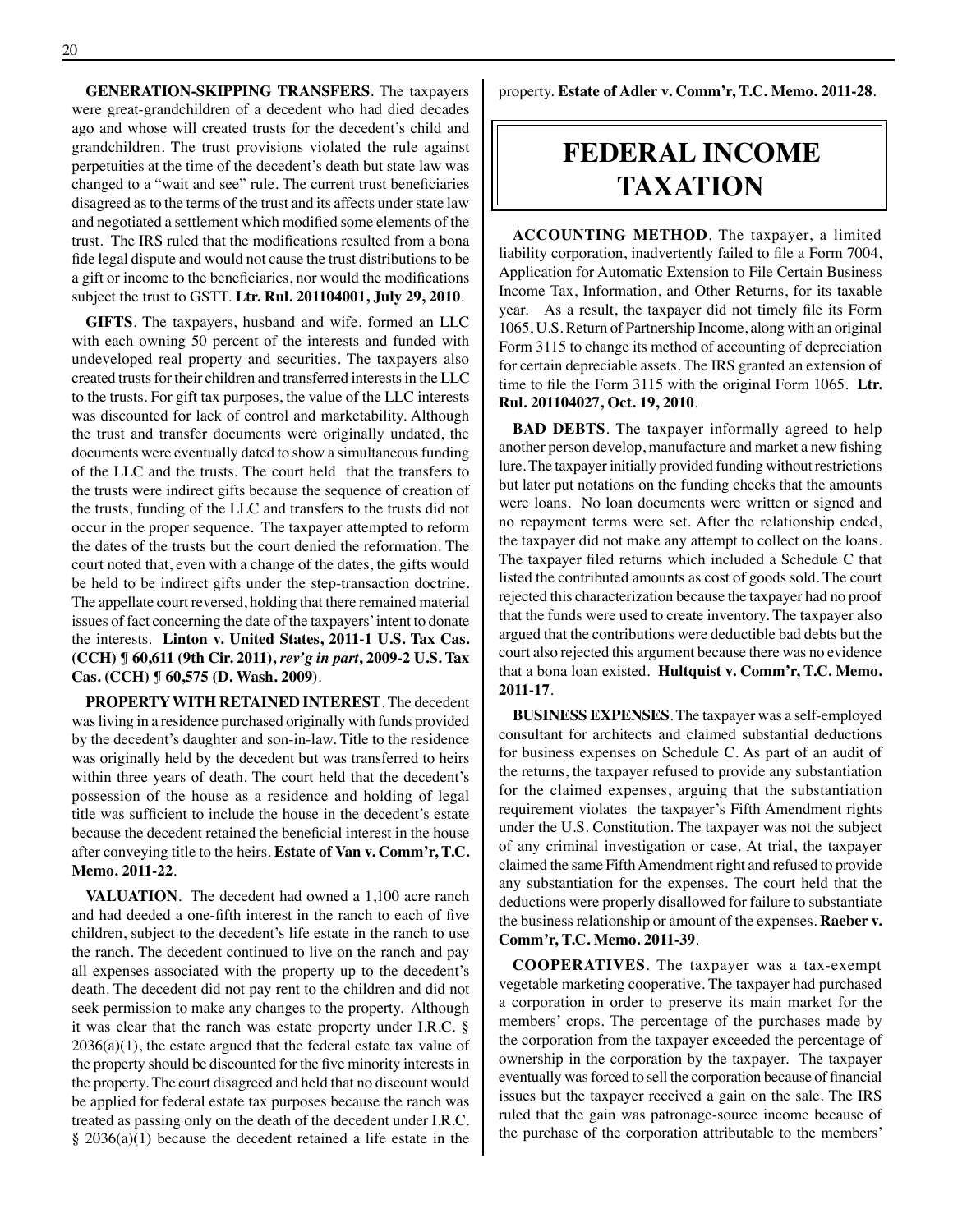#### business in the cooperative. **Ltr. Rul. 201103007, Oct. 5, 2010**.

The taxpayer was a tax-exempt farmers' marketing cooperative. After the loss of federal crop subsidies, the taxpayer's board decided to terminate but retain the operation of the facility until such time as it became certain that the facility would never be needed. Although the regular business of the cooperative ceased, the facilities were leased to another cooperative. The facilities were eventually sold at a gain. The IRS ruled that the rents and commissions received before the sale were non-patronage income but incidental to the taxpayer's operation and did not affect the tax-exempt status. The IRS also ruled that the gain from the sale of the facilities was patronage income because it was distributed to members based on the number of years each member used the taxpayer's facilities. **Ltr. Rul. 201105008, Oct. 5, 2010**.

**COURT AWARDS AND SETTLEMENTS**. The taxpayer had purchased disability income insurance and sued the insurance company when the company denied benefits after the taxpayer became disabled. The court awarded compensatory and punitive damages, interest, and costs to the taxpayer which the taxpayer did not include in taxable income. The IRS assessed a deficiency for the punitive damages, interest and a portion of the costs. The taxpayer argued that the punitive damages were excludible from income under I.R.C. § 104(a)(3) because the damages would not have been awarded but for the insurance policy. The court held that the punitive damages were taxable income because the punitive damages were not payments under an insurance policy for personal injury or sickness but were only awarded as a punishment of the insurance company. **Greenberg v. Comm'r, T.C. Memo. 2011-18**.

**DEPRECIATION**. The taxpayer, a limited partnership, timely filed its partnership return with an election not to claim additional first year "bonus" depreciation but failed to attach the election statement to the return. The IRS granted an extension of time to file an amended return with the statement of election. **Ltr. Rul. 201103031, Oct. 6, 2010**.

 The taxpayer, a C corporation, timely filed its tax return with an election not to claim additional first year "bonus" depreciation. The taxpayer relied on the advice of a tax return preparer but did not realize the impact the election would have on other tax items and sought an extension of time to revoke the election. The IRS granted an extension of time to file an amended return without the election. **Ltr. Rul. 201105023, Oct. 28, 2010**.

This ruling apparently involved the same corporation as *Ltr. Rul. 201105023* just above. The taxpayer sought an extension to make the I.R.C. § 168 $(k)(4)$  election provided in the Housing and Economic Recovery Act of 2008, Pub. L. No. 110-289, 122 Stat. 2654 (2008). I.R.C. § 168(k)(4)(A) provides that for the corporation's first taxable year ending after March 31, 2008, and for each subsequent taxable year, the corporation must not claim the additional first year depreciation deduction for all

eligible qualified property, must use the straight line method of depreciation as the applicable depreciation method for all eligible qualified property, and must increase its business credit limitation under I.R.C. § 38(c) and the AMT credit limitation under I.R.C. § 53(c) by the bonus depreciation amount (as defined in I.R.C. § 168(k)(4)(C) and as determined under section 5 of *Rev. Proc. 2008-65, 2008-2 C.B. 1082*) that is determined for that taxable year and allocated to such limitation. Specifically, I.R.C. §  $168(k)(4)(E)(iii)$  and (iv) provide, in general, that the corporation will be able to claim unused credits from taxable years beginning before January 1, 2006, that are allocable to research expenditures or AMT liabilities. The IRS granted the taxpayer an extension of time to make the I.R.C. § 168(k)(4) election. **Ltr. Rul. 201105013, Oct. 28, 2010**.

**DOMESTIC PRODUCTION DEDUCTION**. The taxpayer was a non-exempt farmers' cooperative which purchased grain from members for marketing to the public and members. The taxpayer did not operate on a pooling basis. Thus, the taxpayer's grain marketing proceeds were not shared equally on the basis of patronage and distributed in the form of harvest advances and progress payments with a final settlement after the pool closes as they would be if the taxpayer pooled. Commodity price risk did not automatically shift from the taxpayer's members to a pool at the time of harvest. Rather, that risk remained with members until they sell their grain to the taxpayer for marketing. The IRS ruled that the payments to members constituted per-unit retain allocations; therefore, the IRS ruled that the cooperative was allowed to add back these amounts paid to members as net proceeds in calculating its qualified production activities income under I.R.C. § 199(d)(3)(C). **Ltr. Rul. 201105015, Oct. 13, 2010**.

**EMPLOYEE BENEFITS**. The IRS has issued a correction of *Rev. Proc. 2011-11, 2011-1 C.B. 329* which had incorrectly stated the procedure applied to vehicles placed in service in 2010, where it should have said 2011. **Ann. 2011-9, 2011-1 C.B. 499**.

**FIRST TIME HOMEBUYER CREDIT**. The taxpayer's original house was destroyed by a fire and the taxpayer had a new residence built on the land. During the construction, the taxpayer lived 60 percent of the year with a friend and 40 percent of the year in a storage shed on the land. The construction took more than three years. In a Chief Counsel Advice letter, the IRS ruled that the taxpayer was eligible for the first time homebuyer's credit because the taxpayer did not live on the property more than 50 percent of the time during the three years before moving into the new house. **CCA 201104037, Oct. 19, 2010**.

 The taxpayer purchased a first residence from the taxpayer's parents and claimed the first time homebuyer's credit for the purchase. The taxpayer claimed that the Form 5405 and IRS Publication 4819 failed to specifically state that the homebuyer's credit was not available for purchases from family members. The court held that the failures of the form and publication did not override the clear provisions of I.R.C. § 36(c) which prohibits the credit for intra-family purchases of a residence. **Nievinski v. Comm'r, T.C. Summary Op. 2011-10**.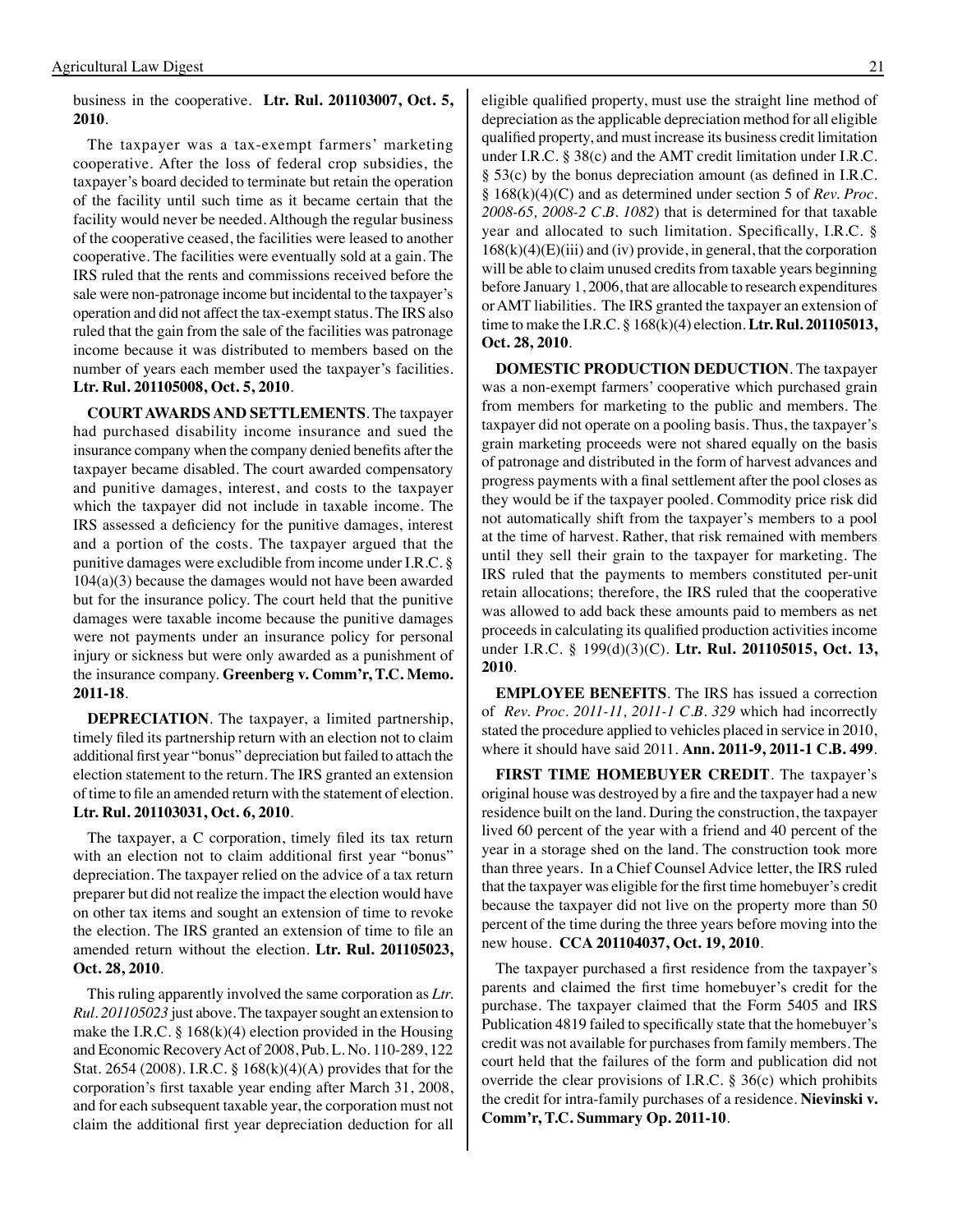**INCOME**. A state provided an incentive program which provided payments to health care professionals who perform services in under-served areas of the state. The payments are not restricted to repayment of student loans and are based on a percentage of the cost of tuition for medical school. In a Chief Counsel Advice letter, the IRS ruled that the payments were taxable income to the recipients because the payments were not required to be used to repay student loans, which is a requirement for exclusion under I.R.C. § 108(f)(4). **CCA 201104032, Sept. 24, 2010**.

**IRA**. I.R.C. § 4975(d)(20) provides that an IRA may engage in sales of property, loans and transfers or use of IRA assets with a party in interest (or a disqualified person) who is a party in interest only because the person provides services (or has certain relationships with a service provider), as long as the IRA receives no less, nor pays no more, than adequate consideration in connection with the transaction. The exemption does not apply to a fiduciary (or an affiliate) who has or exercises any discretionary authority or control with respect to the investment of the assets involved in the transaction or provides investment advice with respect to the assets. In a Chief Counsel Advice letter, the IRS ruled that the lease of a building in an IRA for no rent does not qualify for the exemption under I.R.C. § 4975(d)(20) because there was no adequate consideration paid for the use of the property and is a prohibited transaction under I.R.C. § 4975(c)(1)(D) and (E). **CCA 201105035, Jan. 6, 2011**.

**LIMITED LIABILITY COMPANY**. The taxpayer was a psychiatrist who originally operated a practice as a sole practitioner. With the advice of a CPA, the taxpayer formed a limited liability company with the taxpayer as 95 percent owner and a managing corporation as a 5 percent owner. The taxpayer's interest was further divided into a 10 percent general partnership interest and a 90 percent limited partner interest. The taxpayer then paid self-employment tax only on the 10 percent interest. The LLC did not elect to be taxed as an association. The court held that all of the new entities would be disregarded such that all of the income would be self-employment income to the taxpayer. **Robucci v. Comm'r, T.C. Memo. 2011-19**.

**MAKING WORK PAY CREDIT**. The IRS has published tips on the Making Work Pay Credit, which provides a refundable tax credit of up to \$400 for individuals and up to \$800 for married taxpayers filing joint returns. Most workers received the benefit of the Making Work Pay Credit through larger paychecks, reflecting reduced federal income tax withholding during 2010. Taxpayers who file Form 1040 or 1040A will use Schedule M to figure the Making Work Pay Tax Credit. Completing Schedule M will help taxpayers determine whether they have already received the full credit in their paycheck or are due more money as a result of the credit. Taxpayers who file Form 1040-EZ should use the worksheet for Line 8 on the back of the 1040-EZ to figure their Making Work Pay Credit. Taxpayers cannot take the credit if their modified adjusted gross income is \$95,000 for individuals or \$190,000 if married filing

jointly or more, they can be claimed as a dependent on someone else return, they do not have a valid social security number or they are a nonresident alien. **IRS Tax Tip 2011-15**.

**MEDICAL DEDUCTIONS.** The IRS has published information about deductions for medical and dental expenses and other benefits. Taxpayers may deduct only the amount by which the total medical care expenses for the year exceed 7.5 percent of adjusted gross income. Taxpayers do this calculation on Form 1040, Schedule A in computing the amount deductible. Taxpayers can only include the medical expenses paid during the year. Taxpayers' total medical expenses for the year must be reduced by any reimbursement. It makes no difference if the taxpayer receives the reimbursement or if it is paid directly to the doctor or hospital. Taxpayers may include qualified medical expenses paid for the taxpayer, spouse, and dependents, including a person claimed as a dependent under a multiple support agreement. If either parent claims a child as a dependent under the rules for divorced or separated parents, each parent may deduct the medical expenses he or she actually pays for the child. Taxpayers can also deduct medical expenses paid for someone who would have qualified as a dependent except that the person did not meet the gross income or joint return test. A deduction is allowed only for expenses primarily paid for the prevention or alleviation of a physical or mental defect or illness. Medical care expenses include payments for the diagnosis, cure, mitigation, treatment, or prevention of disease, or treatment affecting any structure or function of the body. The cost of drugs is deductible only for drugs that require a prescription except for insulin. Taxpayers may deduct transportation costs primarily for and essential to medical care that qualify as medical expenses. The actual fare for a taxi, bus, train, or ambulance may be deducted. If the taxpayer uses a car for medical transportation, the taxpayer can deduct actual out-of-pocket expenses such as gas and oil or can deduct the standard mileage rate for medical expenses. With either method the taxpayer may include tolls and parking fees. Distributions from Health Savings Accounts and withdrawals from Flexible Spending Arrangements may be tax free if the taxpayer pays qualified medical expenses. For additional information on medical deductions and benefits, see Publication 502, Medical and Dental Expenses, or Publication 969, Health Savings Accounts and Other Tax-Favored Health Plans. **IRS Tax Tip 2011-21**.

The IRS has announced that breast pumps and supplies that assist lactation are medical care under I.R.C. § 213(d) because, like obstetric care, they are for the purpose of affecting a structure or function of the body of the lactating woman. Therefore, if the remaining requirements of I.R.C. § 213(a) are met (for example, the taxpayer's total medical expenses exceed 7.5 percent of adjusted gross income), expenses paid for breast pumps and supplies that assist lactation are deductible medical expenses. The IRS also stated that amounts reimbursed for these expenses under flexible spending arrangements,Archer medical savings accounts, health reimbursement arrangements, or health savings accounts are not income to the taxpayer. **Ann. 2011-14, I.R.B. 2011-9**.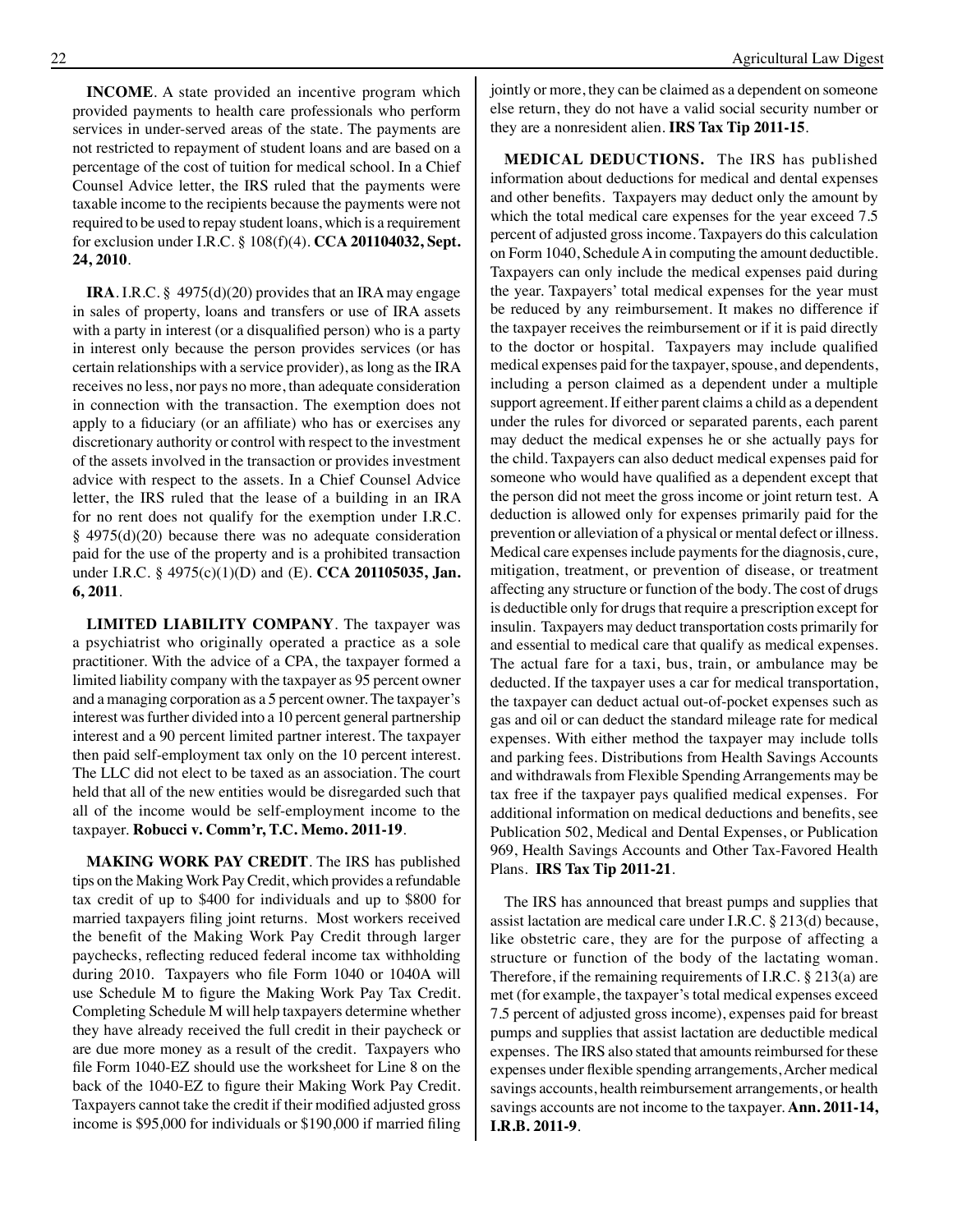**NON-CONVENTIONAL FUEL PRODUCTION CREDIT**. On the advice of the taxpayers' tax return preparer, the taxpayers invested in a partnership which claimed to be entitled to nonconventional fuel production credits under I.R.C. § 29 (now § 45K). The taxpayer did not investigate the partnership prior to the investment to determine whether the partnership was entitled to the credit. The court found that the partnership was not entitled to any credit and upheld the IRS disallowance of the taxpayers' share of the credit. The court also held that the taxpayers' were not entitled to any deduction for the purchase of the partnership interest because the taxpayers were not engaged in any trade or business as to the investment. **Collins v. Comm'r, T.C. Memo. 2011-37**.

#### **PARTNERSHIPS**

ASSESSMENTS. The taxpayer was a partner in a partnership which sold partnership property. The partnership overstated the partnership's basis in the property, resulting in an understatement of taxable income from the sale. More than three years and less than six years after the filing of the tax return for the year of the sale, the IRS filed a final partnership administrative adjustment which resulted from a reduction of the partnership's basis in the property sold. The taxpayer sought summary judgment because the FPAA was filed more than three years after the filing of the return. The IRS argued that the six year limitation applied because the return understated taxable income because of the basis overstatement. The court held that the six year limitation did not apply because the overstatement of basis was not an understatement of receipt of income. **Home Concrete & Supply, LLC v. United States, 2011-1 U.S. Tax Cas. (CCH) ¶ 50,207 (4th Cir. 2011),** *rev'g***, 2009-2 U.S. Tax Cas. (CCH) ¶ 50,794 (E.D. N.C. 2009)**.

PARTNERS' DISTRIBUTIVE SHARE. The taxpayer was a limited liability partnership which operated a law practice with three partner lawyers, each with a 30 percent interest in profits and losses. A fourth partner was an S corporation which held a 10 percent profit and loss interest. In the tax year involved, the partnership allocated 87 percent of the partnership income to the S corporation. The partnership argued that the allocation was required by the partnership agreement but failed to produce a copy of the agreement. The court held that the IRS properly reallocated the income to the four partners based on their interests in profits and losses. The individual partners' shares of income were subject to self-employment tax. **Renkemeyer, Campbell & Weaver, LLP v. Comm'r, 136 T.C. No. 7 (2011)**.

**PENSION PLANS**. For plans beginning in February 2011 for purposes of determining the full funding limitation under I.R.C. § 412(c)(7), the 30-year Treasury securities annual interest rate for this period is 4.27 percent, the corporate bond weighted average is 6.10 percent, and the 90 percent to 100 percent permissible range is 5.49 percent to 6.10 percent. **Notice 2011-13, I.R.B. 2011-9**.

**SOCIAL SECURITY BENEFITS**. The taxpayers, husband and wife, filed a joint income tax return. The taxpayer had \$59,000 of adjusted gross income and \$15,000 of social security benefits for the tax year. The taxpayer did not include the social security benefits in taxable income, arguing that to do so would amount to double taxation. The court held that the statute was clear that a portion of social security benefits were taxable if other income plus one-half of the social security benefits exceeded a base amount (\$32,000 in this case), as provided in I.R.C. § 86. **Lowery v. Comm'r, T.C. Summary Op. 2011-9**.

**TAX RETURN PREPARERS**. The IRS has issued a notice providing instructions for tax return preparers who have failed to obtain a PTIN after a good faith effort to obtain one. If tax return preparers using the online system are unsuccessful in obtaining a PTIN, the IRS system will notify them that their application was not processed and provide appropriate instructions. Complying with these instructions prior to the preparation of a tax return or claim for refund for compensation will establish that these individuals are making a good faith effort to comply with the new PTIN requirement. Tax return preparers who applied for a PTIN using paper Form W-12 prior to the date of publication of this notice in the Internal Revenue Bulletin and have not received a PTIN generally will receive a PTIN or an acknowledgment of receipt of the PTIN application within six weeks of the IRS' receipt of the PTIN application or within six weeks of the date of publication of this notice, whichever is later. Tax return preparers who apply for a PTIN using paper Form W-12 after the date of this notice generally will receive a PTIN or an acknowledgment of receipt of the PTIN application within six weeks from the date the application is submitted. For individuals who do not attempt to submit a PTIN application via the online system, the submission of a processable paper Form W-12 and payment generally constitutes a good faith attempt to comply with the requirement to obtain a PTIN. Accordingly, the IRS will permit any tax return preparer receiving (1) notice from the IRS that the IRS was unable to process their online PTIN application or (2) an acknowledgment of receipt of the paper PTIN application to prepare and file tax returns or claims for refund for compensation after the tax return preparer complies with all instructions provided in the notification or acknowledgment letter. **Notice 2011-11, 2011-1 C.B. 497**.

**TRAVEL EXPENSES**. The taxpayer was employed as a phlebotomist and traveled extensively to visit patients to draw blood for testing at the employer's laboratory. The taxpayer claimed deductions for travel expenses but did not produce any written records to substantiate any of the travel. The court held that the travel expense deductions were properly disallowed for lack of substantiation. **Martinez v. Comm'r, T.C. Memo. 2011-34**.

**WITHHOLDING TAXES**. The IRS has announced that, for wages paid after December 31, 2010, the procedures employers use to determine income tax withholding on wages paid for services performed by nonresident alien employees within the United States are different than the procedures used in 2010. The new procedures are explained in Publication 15 (Circular E), Employer's Tax Guide, for use in 2011 and Notice 1036, Early Release Copies of the 2011 Percentage Method Tables for Income Tax Withholding. **Notice 2011-12, I.R.B. 2011-8**.